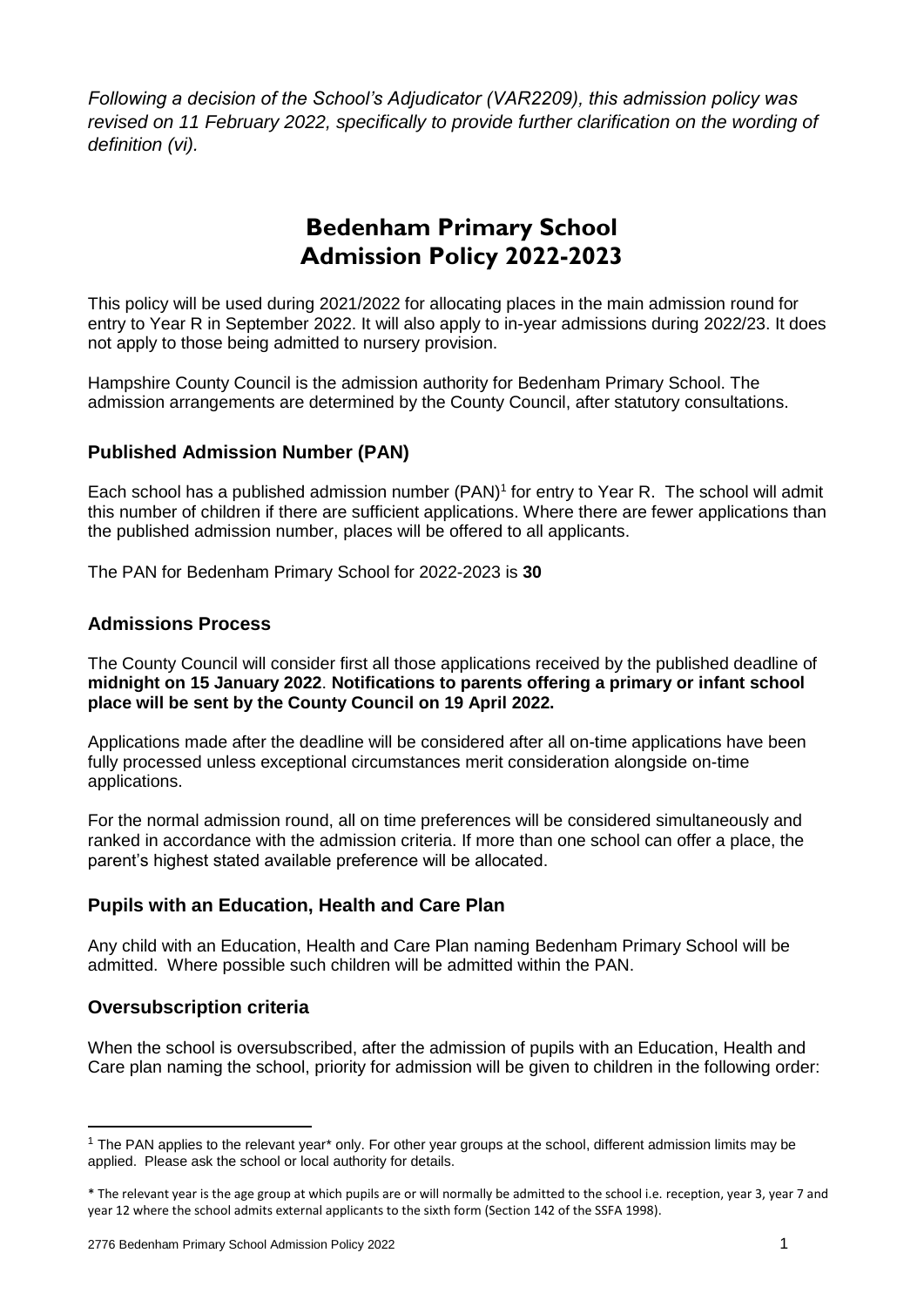1. Looked after children or children who were previously looked after *(see definition i).* 

2. (For applications in the normal admission round only) Children or families with an exceptional medical and/or social need *(see definition ii)*. Supporting evidence from a professional is required such as a doctor and/or consultant for medical needs or a social worker, health visitor, housing officer, the police or probation officer for social needs. This evidence must confirm the child or family's medical or social need and why that need(s) makes it essential that the child attends Bedenham Primary School rather than any other. If evidence is not submitted by the application deadline, the medical and/or social need cannot be considered.

3. Children of staff *(see definition iii)* who have, (1) been employed at Bedenham Primary School for two or more years at the time at which the application for admission to the school is made, or (2) have been recruited to fill a vacant post for which there is a demonstrable skill shortage.

4. Children living **in** the catchment area *(see definition iv)* of Bedenham Primary School who at the time of application have a sibling *(see definition v)* on the roll of Bedenham Primary School who will still be on roll at the time of admission. [See 6 for additional children who may be considered under this criterion.]

5. Other children living **in** the catchment area of Bedenham Primary School*.*

6. Children living **out** of the catchment area of Bedenham Primary School who at the time of application have a sibling *(see definition v)* on the roll of Bedenham Primary School who will still be on roll at the time of admission. [Where a sibling was allocated a place at Bedenham Primary School in the normal admission round in a previous year because the child was displaced *(see definition vi)* from the catchment school for their address, the application will be considered under 4, above, subject to the siblings still living in the catchment area for the school from which they were displaced. In future normal admissions rounds a younger sibling will be considered to have been displaced where they were allocated a place at Bedenham Primary School under this criterion as a consequence of their elder sibling's displacement and are still living in the catchment area for the school from which they were displaced].

7. Other children.

# *Definitions*

(i) Looked after children are defined as those who are (a) in the care of a local authority, or (b) being provided with accommodation by a local authority in the exercise of their social services functions (see the definition in section 22(1) of the Children Act 1989). Previously looked after children are those who were looked after but immediately after being looked after became subject to an adoption order, child arrangements order, or special guardianship order. An adoption order is an order under section 46 of the Adoption and Children Act 2002 or section 12 of the Adoption Act 1976. Child arrangements orders are defined in section 8 of the Children Act 1989, as amended by section 12 of the Children and Families Act 2014. Child arrangements orders replace residence orders and any residence order in force prior to 22 April 2014 is deemed to be a child arrangements order. Section 14A of the Children Act 1989 defines a 'special guardianship order' as an order appointing one or more individuals to be a child's special guardian (or special guardians). Previously looked after children also includes those who appear (to the admission authority) to have been in state care outside of England and ceased to be in state care as a result of being adopted. A child is regarded as having been in state care outside of England if they were in the care of or were accommodated by a public authority, a religious organisation, or any other provider of care whose sole or main purpose is to benefit society.

(ii) Applicants will only be considered under this criterion if on the application form (online or paper) they have ticked the appropriate box explicitly indicating that they wish for their application to be considered under medical / social need. 'Medical need' does not include mild medical conditions, such as asthma or allergies. 'Social need' does not include a parent's wish that a child attends the school because of a child's aptitude or ability or because their friends attend the school or because of routine childminding arrangements. Priority will be given to those children whose evidence establishes that they have a demonstrable and significant need to attend a particular school. Equally this priority will apply to children whose evidence establishes that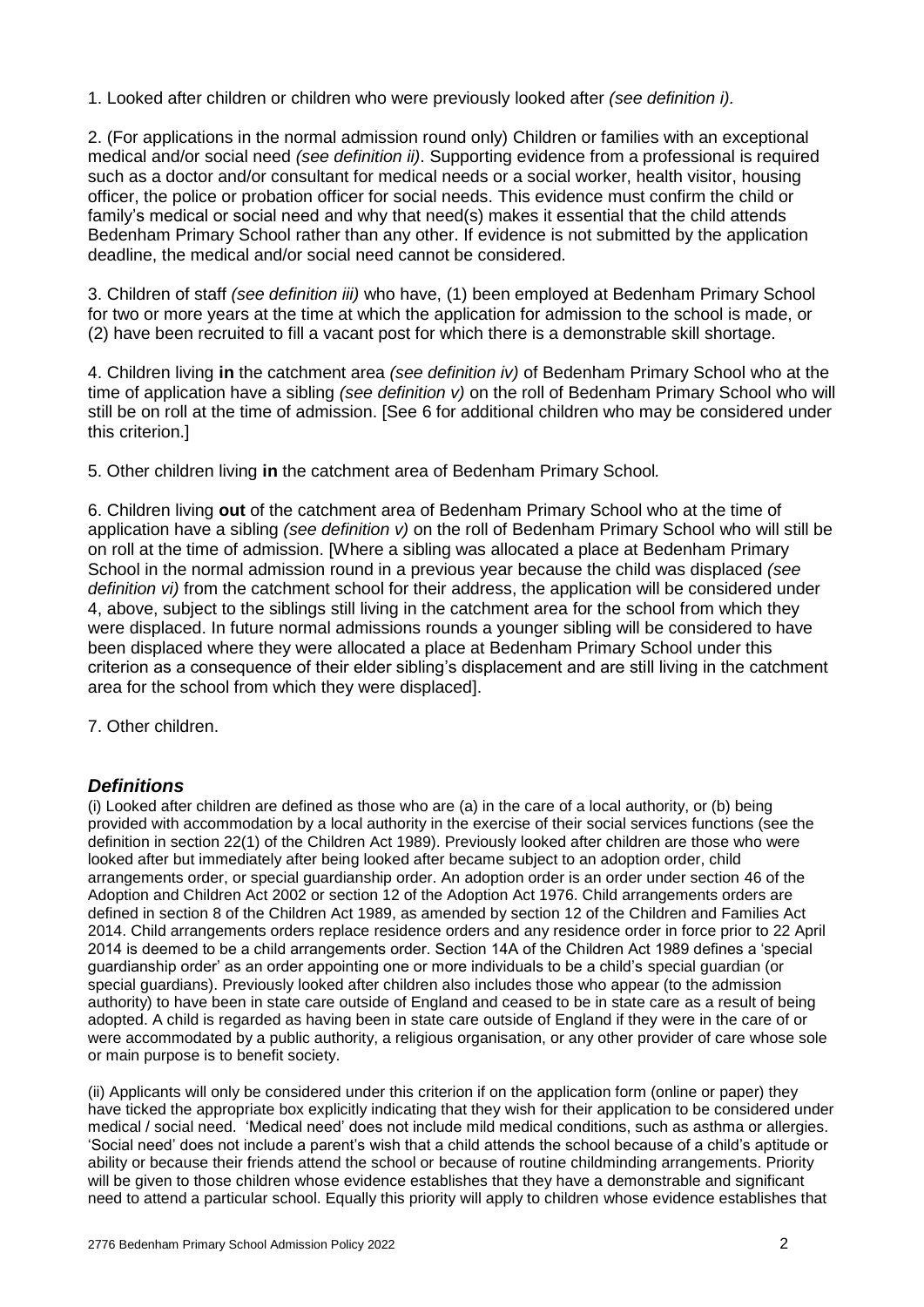a family member's physical or mental health or social needs mean that they have a demonstrable and significant need to attend a particular school. Evidence must confirm the circumstances of the case and must set out why the child should attend a particular school and why no other school could meet the child's needs. Providing evidence does not guarantee that a child will be given priority at a particular school and in each case a decision will be made based on the merits of the case and whether the evidence demonstrates that a placement should be made at one particular school above any other.

(iii) 'Staff' includes all those on the payroll of Bedenham Primary School who (specific to clause (1)) have been an employee continuously for two years at the time of application. 'Children of staff' refers to situations where the staff member is the natural parent, the legal guardian or a resident step parent.

(iv) A map of the school's catchment area is available on the school's details page of the Hampshire County Council website [www.hants.gov.uk/educationandlearning/findaschool.](http://www.hants.gov.uk/educationandlearning/findaschool)

(v) 'Sibling' refers to brother or sister, half brother or half sister, adoptive brother or adoptive sister, foster brother or foster sister, step brother or step sister living as one family unit at the same address. It will also be applied to situations where a full, half or adopted brother or sister are living at separate addresses. Criteria 4 and 6 include children who at the time of application have a sibling for whom the offer of a place at Bedenham Primary School has been accepted, even if the sibling is not yet attending.

(vi) 'Displaced' refers to a child who was refused a place at the catchment school in the normal admissions round having named it in the application and was not offered a higher named preference school. To identify the child's catchment school please use [https://maps.hants.gov.uk/SchoolCatchmentAreaFinder.](https://maps.hants.gov.uk/SchoolCatchmentAreaFinder/) Note that some addresses are in catchment for more than one school and in this case, 'displaced' refers to a child who was refused a place at any of their catchment schools.

#### **Tie-breaker**

If the school is oversubscribed from within any of the above categories, straight line distance will be used to prioritise applications; applicants living nearer the school have priority. Distances will be measured from the Ordnance Survey home address point to the school address point using Hampshire County Council's Geographic Information Systems (GIS). Distances to multiple dwellings will give priority to the ground floor over the first floor and so on. On individual floors, distances will be measured to the stairs leading to the communal entrance. Where two or more applicants are equidistant, random allocation will be used to allocate the place. An explanation of the random allocation procedure is available on the County website.

# **Additional Information**

#### **Permanent Residence**

The child's permanent residence is where they live, normally including weekends and during school holidays as well as during the week, and should be used for the application. The permanent address of children who spend part of their week with one parent and part with the other, at different addresses, will be the address at which they spend most of their time.

#### **Multiple births**

Where a twin or child from a multiple birth is offered the last place available within the PAN, any further twin or child of the same multiple birth will also be offered a place, if the parents so wish, even though this may raise the number in the year group above the school's PAN.

#### **Fair Access placements by the local authority**

Outside the normal admission round, it may sometimes be necessary for a pupil to be placed by the local authority, or a local placement panel acting on behalf of the authority, in a particular school even if there is a waiting list for admission. Such placements will be made in accordance with Hampshire County Council's Fair Access Protocol. The Protocol is based on legislation and government guidance.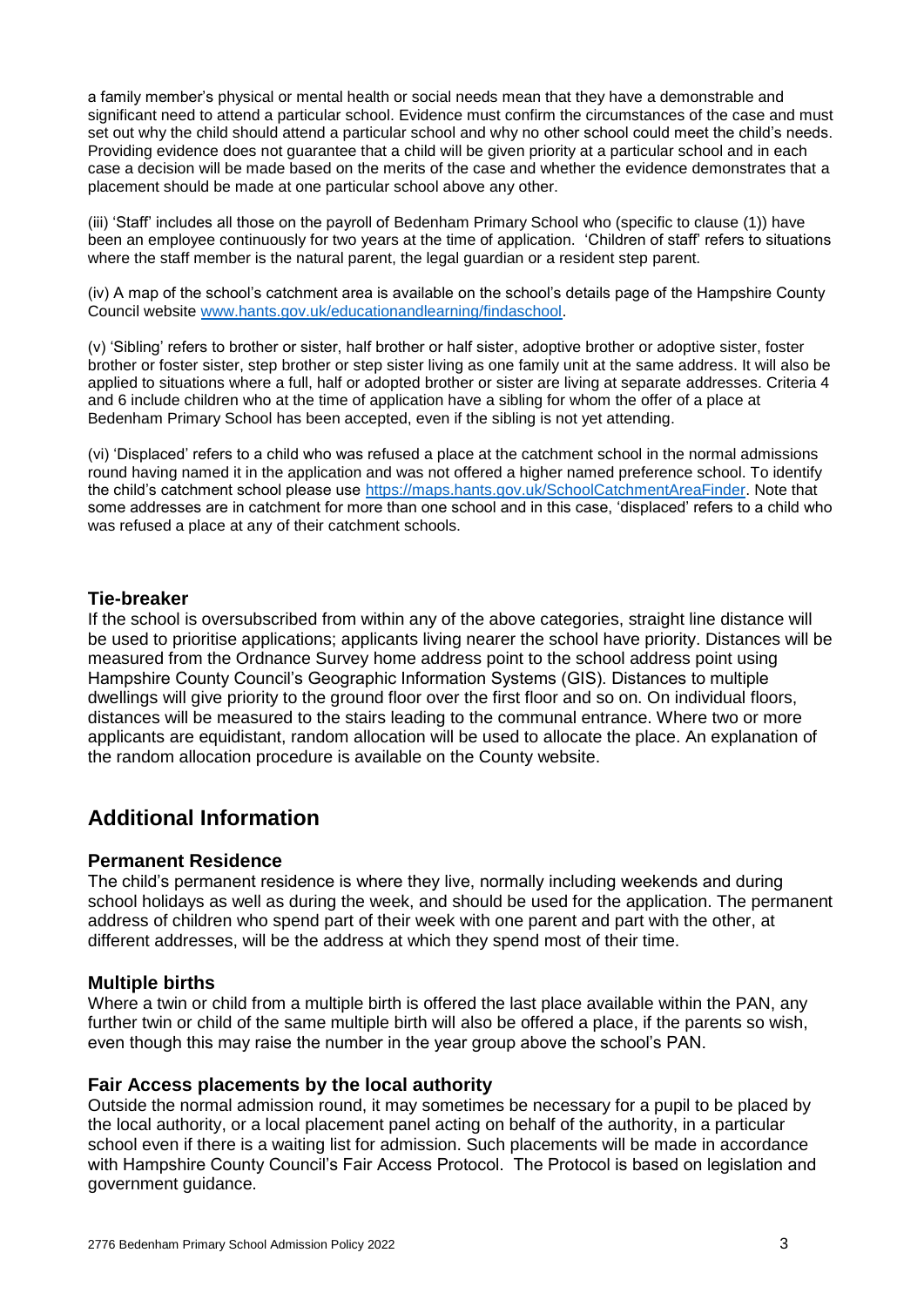# **Waiting lists**

Waiting lists will be established for each year group where more applications are received than places available. For main round admissions to Year R, the waiting list will be maintained centrally by the local authority until 31 August 2022. At all other times, and for other year groups, waiting lists will be operated by schools on behalf of the local authority.

Any places that become available will be offered to the child at the top of the list on the day the place became available. The waiting list is ordered according to the criteria of the admission policy with no account being taken of the length of time on the waiting list or any priority order expressed as part of the main admission round. Fair Access admissions and school closure arrangements will take priority over the waiting list.

The waiting list will be reviewed and revised –

- each time a child is added to, or removed from, the waiting list;
- when a child's changed circumstances affect their priority;

For entry to Year R, the waiting list will remain open until 31 August 2023, at which point all names will be removed. For all other year groups, waiting lists will remain open until 31 August of each year. Parents who want their child to be considered for a place at the school in the following school year must submit a new in-year application in the August preceding the new school year. Schools will send a decision letter within the first 10 days of the new term.

# **Starting school**

Pupils born between 1 September 2017 and 31 August 2018 (inclusive) are entitled to full-time schooling from September 2022. Parents can choose to defer their child's admission until later in the school year (but not beyond the start of the term after they reach compulsory school age). Children can also attend part-time until they reach compulsory school age. Parents must discuss their child's starting arrangements with the school once an offer has been secured.

Children with birthdays between:

- 1 September and 31 December 2017 (inclusive) reach compulsory school age on 31 December 2022, at the start of the spring term 2023.
- 1 January and 31 March 2018 (inclusive) reach compulsory school age on 31 March 2023, at the start of the summer term 2023.
- 1 April and 31 August 2018 (inclusive) reach compulsory school age on 31 August 2023, at the start of the new school year in September 2023.

Parents of summer born children (those born between 1 April and 31 August) who are particularly concerned about their child's readiness for school can request to delay their child's entry to Year R for an entire school year until September 2023. This is called decelerated admission. In making such a request, parents would be expected to state clearly why they felt decelerated admission to Year R was in their child's best interests. It is recommended that parents considering such a request contact the local authority in the autumn term 2021 to ensure that an informed decision is made. Guidance on decelerated admission for summer born children, including how to make a request, is available on the County website at [www.hants.gov.uk/ad-summerborn.](http://www.hants.gov.uk/ad-summerborn)

# **Admission of children outside their normal age group**

Parents may request that their child is admitted outside their normal age group. To do so, parents should include a request with their application, specifying why admission outside the normal age group is being requested and which year group they wish their child to be admitted. Decisions will be made based on the circumstances of the case and in the best interests of the child.

# **School Closures**

In the event of a school closure, pupils from the closing school may be given priority for any school nominated as the receiving school. Specific arrangements will be determined by the Local